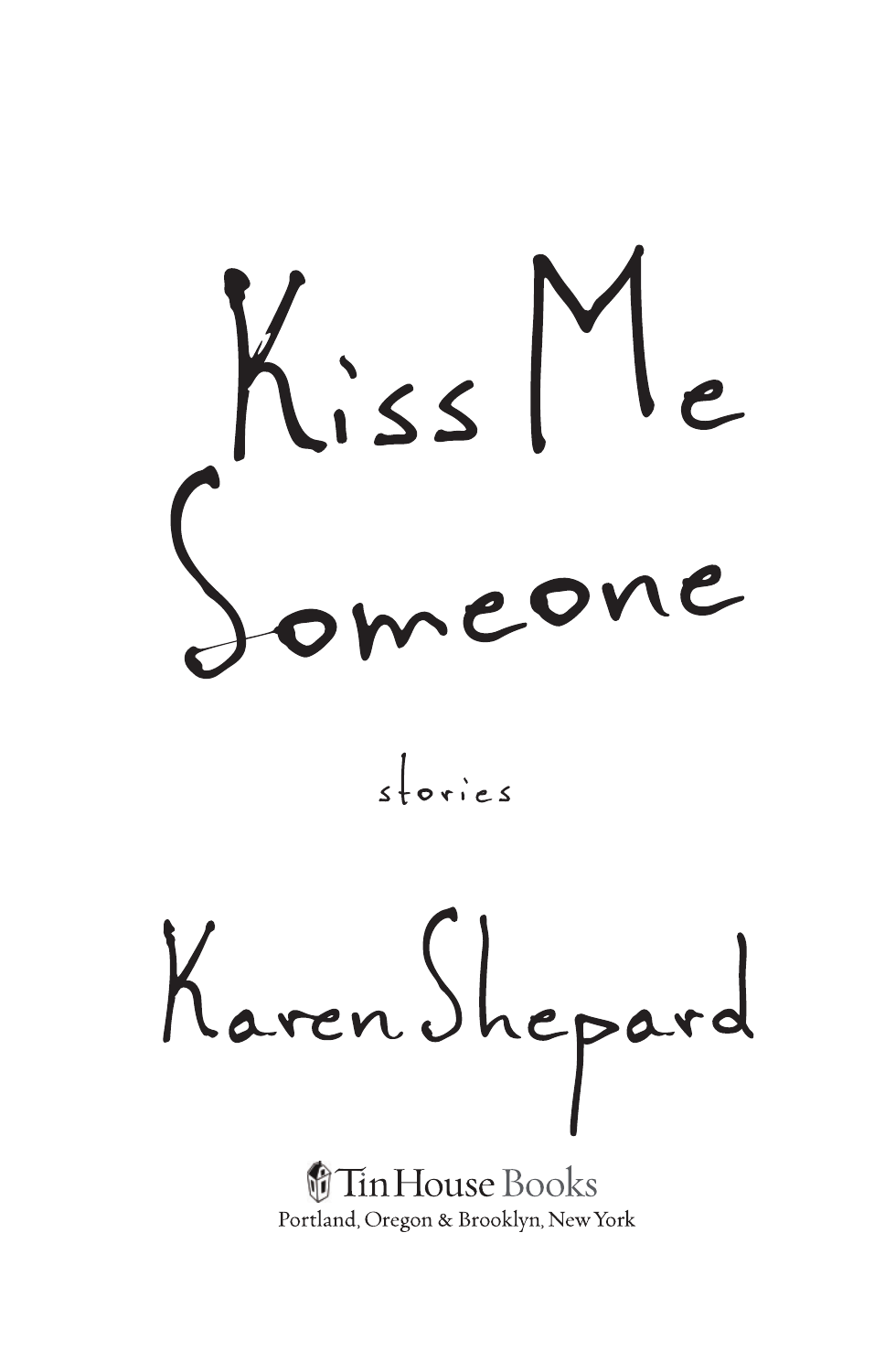Copyright © 2017 Karen Shepard

All rights reserved. No part of this book may be used or reproduced in any manner whatsoever without written permission from the publisher except in the case of brief quotations embodied in critical articles or reviews. For information, contact Tin House Books, 2617 NW Thurman St., Portland, OR 97210.

Published by Tin House Books, Portland, Oregon, and Brooklyn, New York

Distributed by W. W. Norton and Company.

Library of Congress Cataloging-in-Publication Data

Names: Shepard, Karen, author.

Title: Kiss me someone : short stories / Karen Shepard.

Description: First English edition. | Portland, Oregon ; New York, New York :

Tin House Books, 2017.

Identifiers: LCCN 2017010541 (print) | LCCN 2017013559 (ebook) | ISBN

9781941040768 | ISBN 9781941040751 (alk. paper)

Classification: LCC PS3569.H39388 (ebook) | LCC PS3569. H39388 A6 2017 (print)

| DDC 813/.54--dc23

LC record available at https://lccn.loc.gov/2017010541

First US Edition 2017 Interior design by Diane Chonette www.tinhouse.com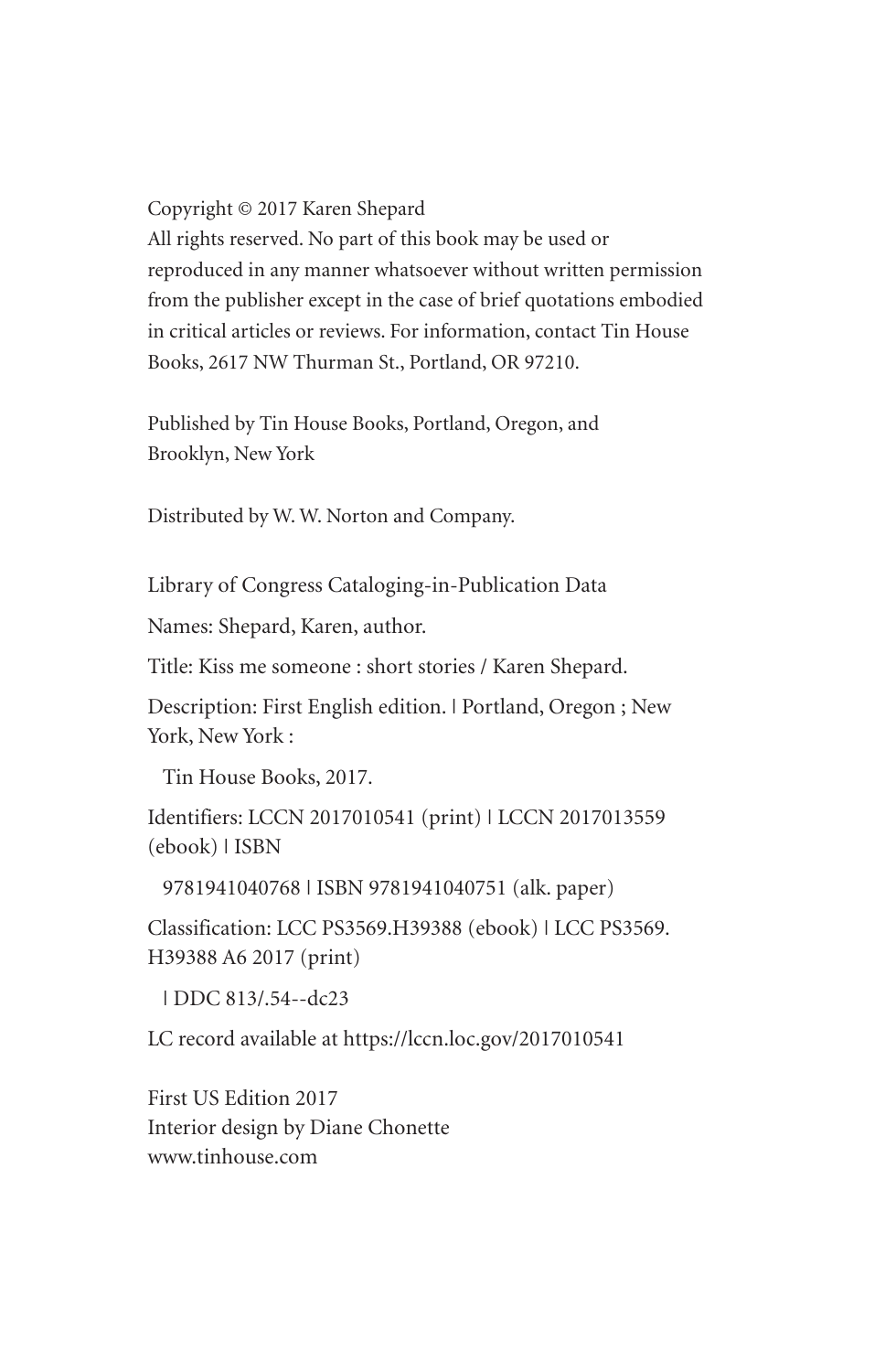*For Leonard and Zelda Glazer*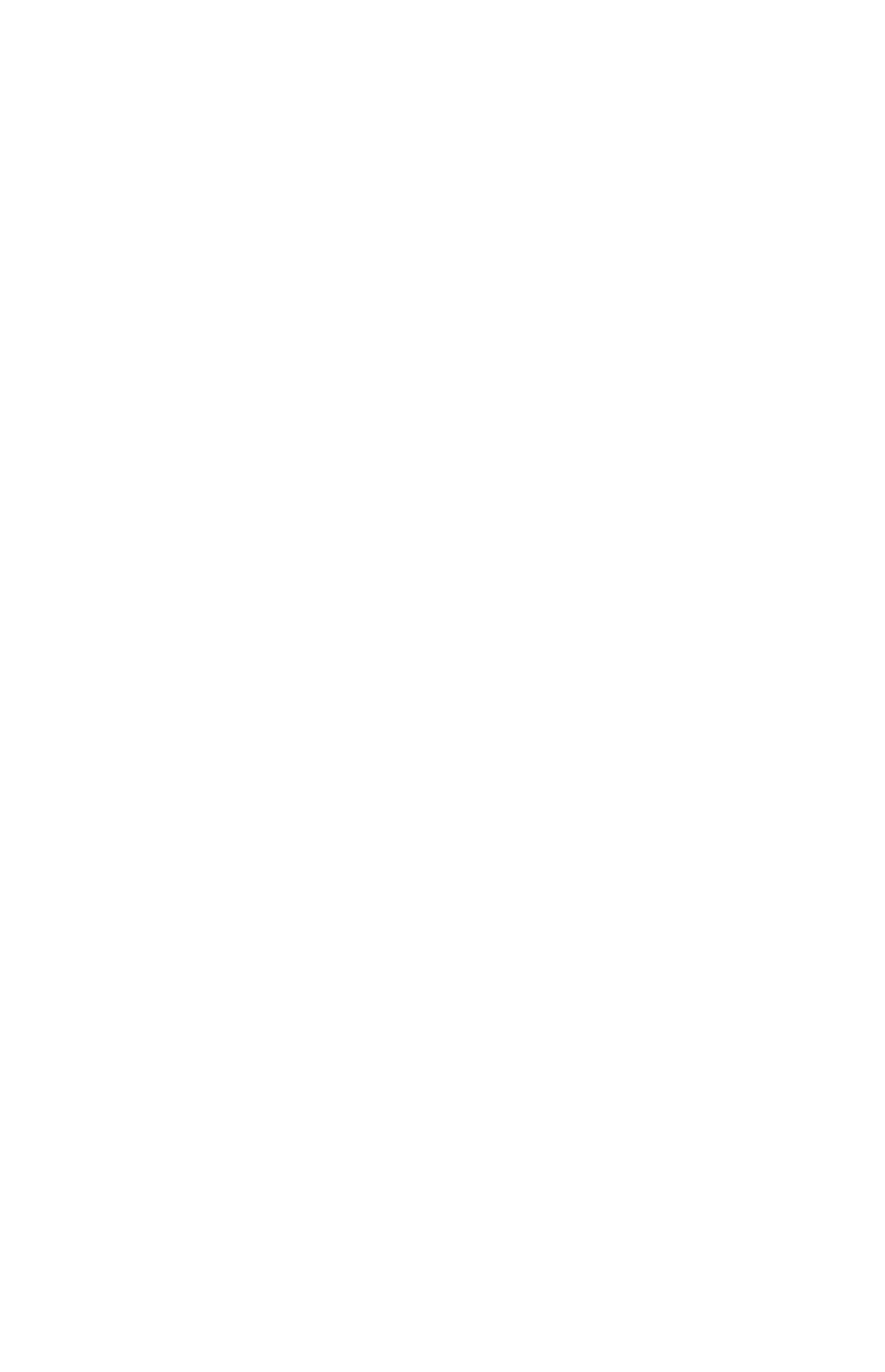## TABLE OF CONTENTS

| DON'T KNOW WHERE, DON'T KNOW WHEN  73 |
|---------------------------------------|
|                                       |
|                                       |
|                                       |
|                                       |
|                                       |
|                                       |
|                                       |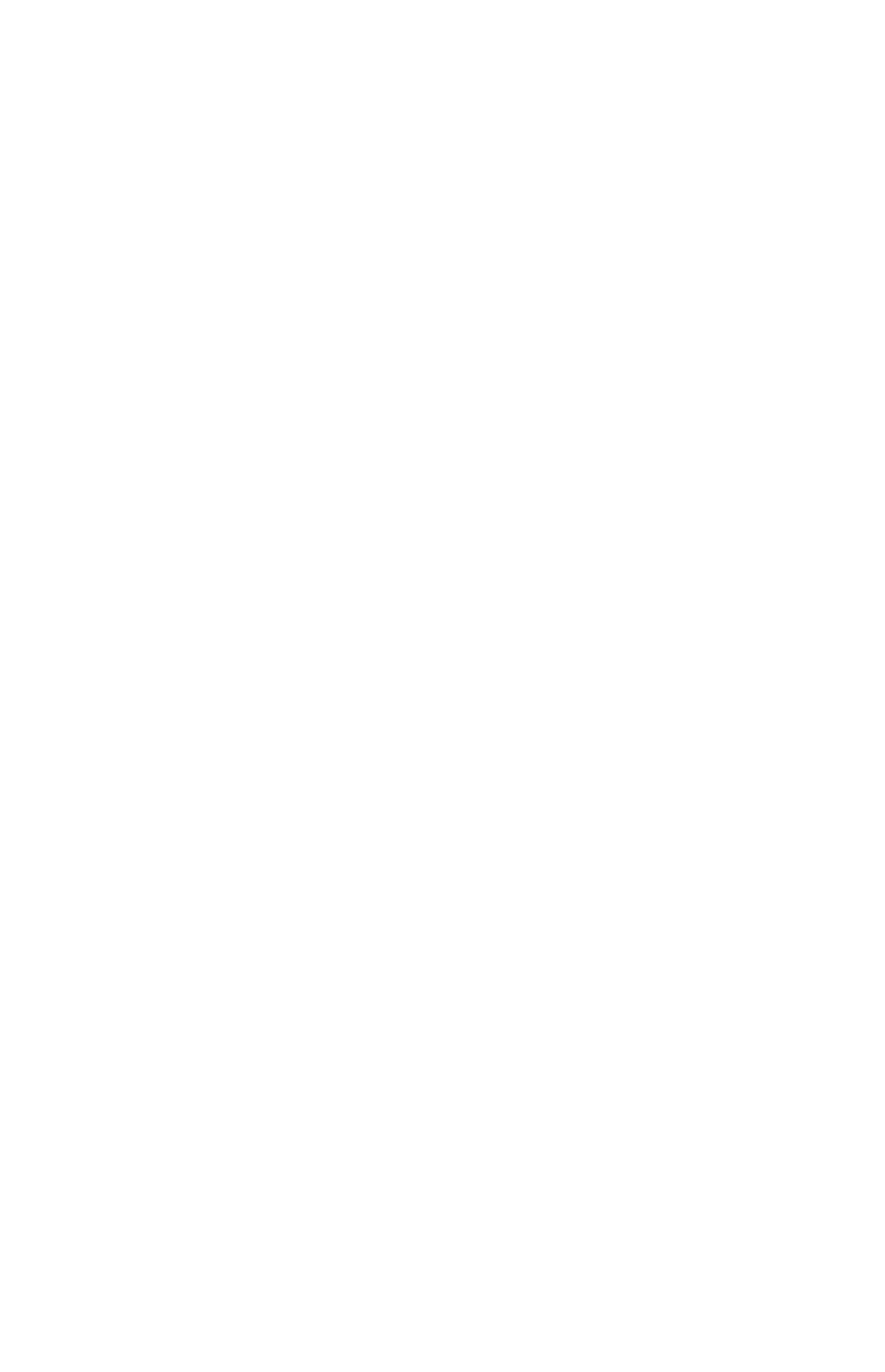## **POPULAR GIRLS**

## YOU KNOW WHO WE ARE. WE'RE KAETHE AND ALINA, CJ AND

Sydney. Stephanie. We're Asian or Scandinavian, white or vaguely black. We call ourselves Mayflower Madams or Tragic Mulattoes, tossing our dreadlocks, showing off our flawless skin. Our hair is blonde or brown or black. Rarely red; rarely curly. We run our fingers through it and hold it away from our faces long enough for you to see our striking eyes. When we do this, you get shivers.

It's 1984, and we sit on the benches lining our New York private school's entrance after classes are over and before we head home. They're old church pews, and we're from another world. Our canvas schoolbags mass at our feet. They're from Sweden. They come with an excess of zippers, a plastic ID tag on a small chain, and a ruler that we never use. We buy them at Chocolate Soup, the store for cool kids on Madison. We say things like, "Tenth grade is the Howard Johnson's of school life."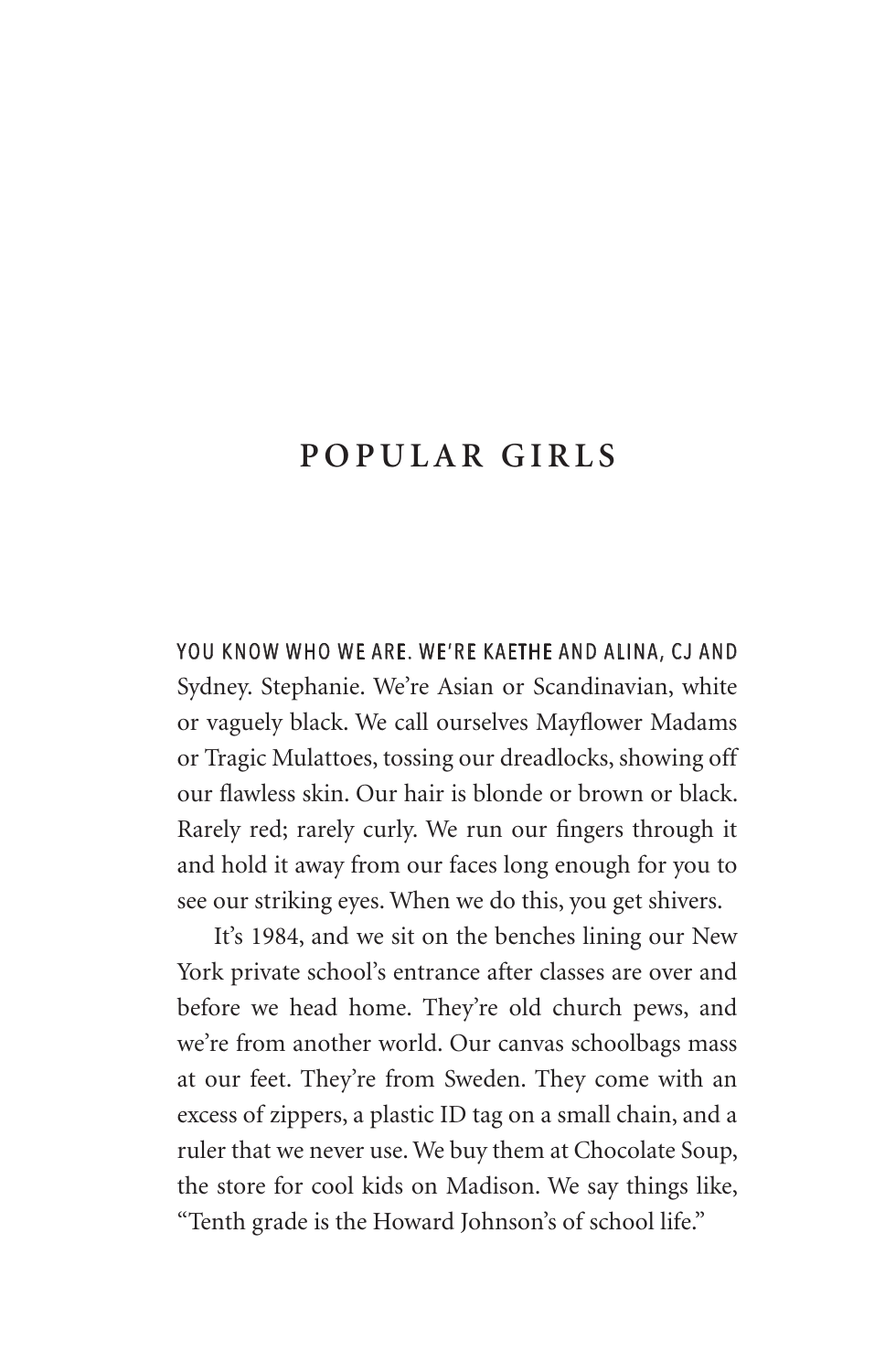You can sit on these benches too, but we don't notice you. Last fall, we excised some of you from our group by taking you aside before chapel and saying, "It just isn't working out."

We see everyone who walks past, in and out of our two-hundred-year-old school. We sweep you with our eyes as if you're a landscape. We've seen everything the world has to offer, and we've dismissed it.

We lean back in the pews, our heads against the brick wall, our feet wide in front of us if we're wearing jeans. If we're wearing miniskirts, we cross our long legs and tuck one foot behind the other calf, like CJ told us she saw Anne Sexton do in a photo. We are weary. Our day was long.

Our book bags spill into the corridor in front of us, a moat. We reach into them to refold twenties into our Coach leather wallets, or to lift and then complain about that bio textbook. We mention the biology teacher's name and flutter our lashes, holding our hands over our hearts. We also discuss the theater teacher. And that one English teacher.

We have breasts. When we stretch and yawn, we arch our backs and our buttons strain. You can see bits of our Lily of France bras. We've seen the theater teacher looking at them. We're not shocked. We're not surprised. We wear them in mocha and black, dark purple and fuchsia. They're sheer and iridescent. If we're not careful, our fingernails snag on them. We don't let boys take them off. We take them off ourselves.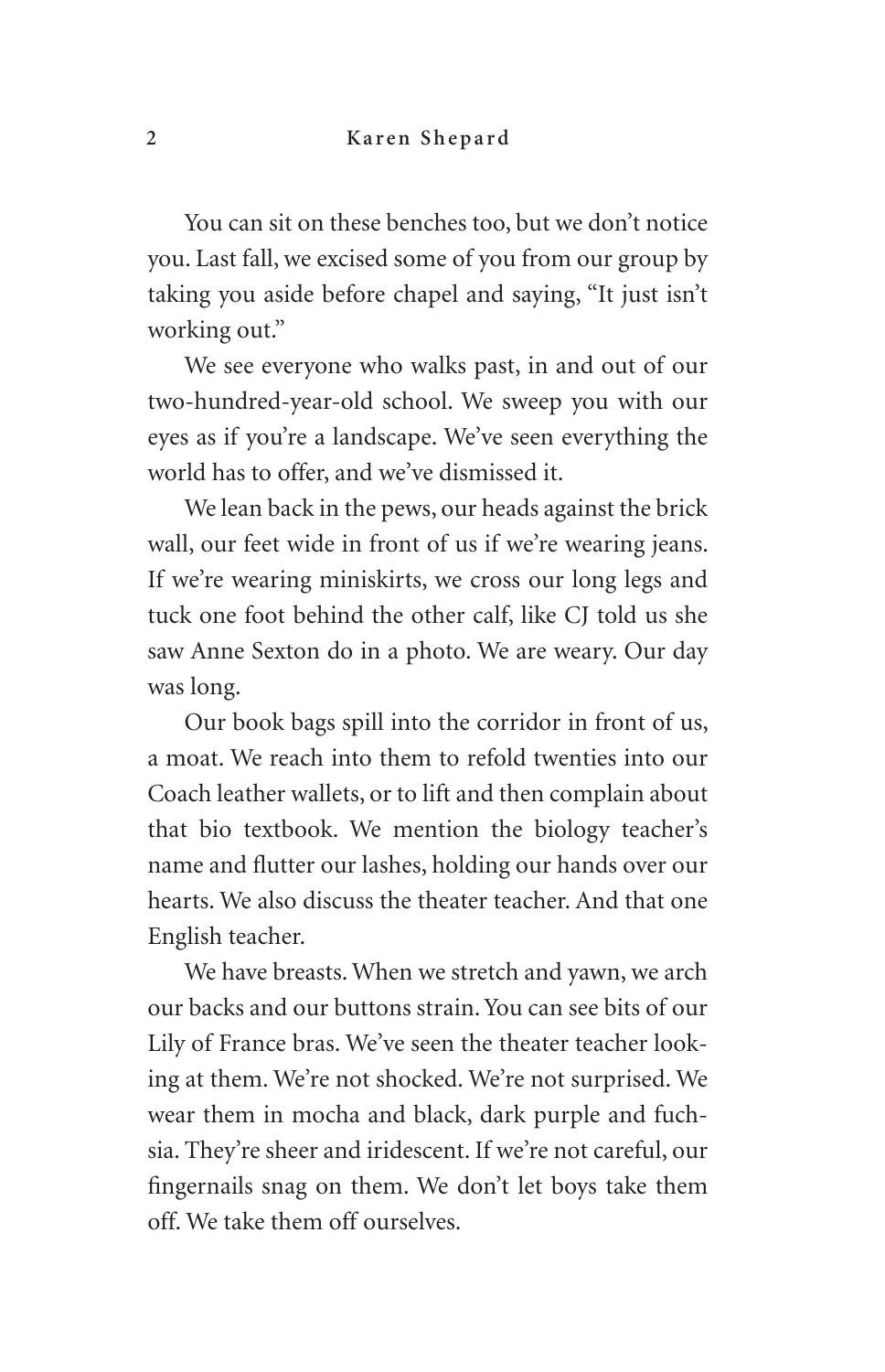We listen to the tribulations of other girls' boyfriends. The boys muse about affairs. We suggest ourselves. We hold other girls' boyfriends' hands and write in our diaries: "Bingo!" We cross out the ex-girlfriends' pictures in the yearbook with a blue ballpoint pen.

We talk to senior boys on our private phones for three hours a night. We discuss girls' sexual limits. They suggest that the first time should be with an older, more experienced person. We lie under our Charlie Brown bedspreads, hug our pillows, and agree.

Some of us are virgins and some of us are not. Rumors have floated about some of us giving blow jobs in the wrestling room. Kaethe, people say, slept with Treat Williams.

Some boys we're friends with, and some we date. There's rarely any crossover. The boys we're friends with—Andy and Greg, Hunter and Miles—can join us on the pews. They sit outside the moat, on the carpeted floor, leaning forward to look at us, or leaning back on their hands. We talk about last weekend or this one. It's always a Friday in April. We consider who has passes to Studio or Xenon. An Ivy League party at Limelight. The boys hold up postcard invitations and ask if we're going. We take their postcards and make no promises. We turn to each other and debate meeting at that bar, or the other one. We have fake IDs from the fake ID place on Eighth Street. They claim we go to Vassar, NYU, Columbia. We stopped going to Dublin House a year ago; that's for ninth graders. We drink on the Upper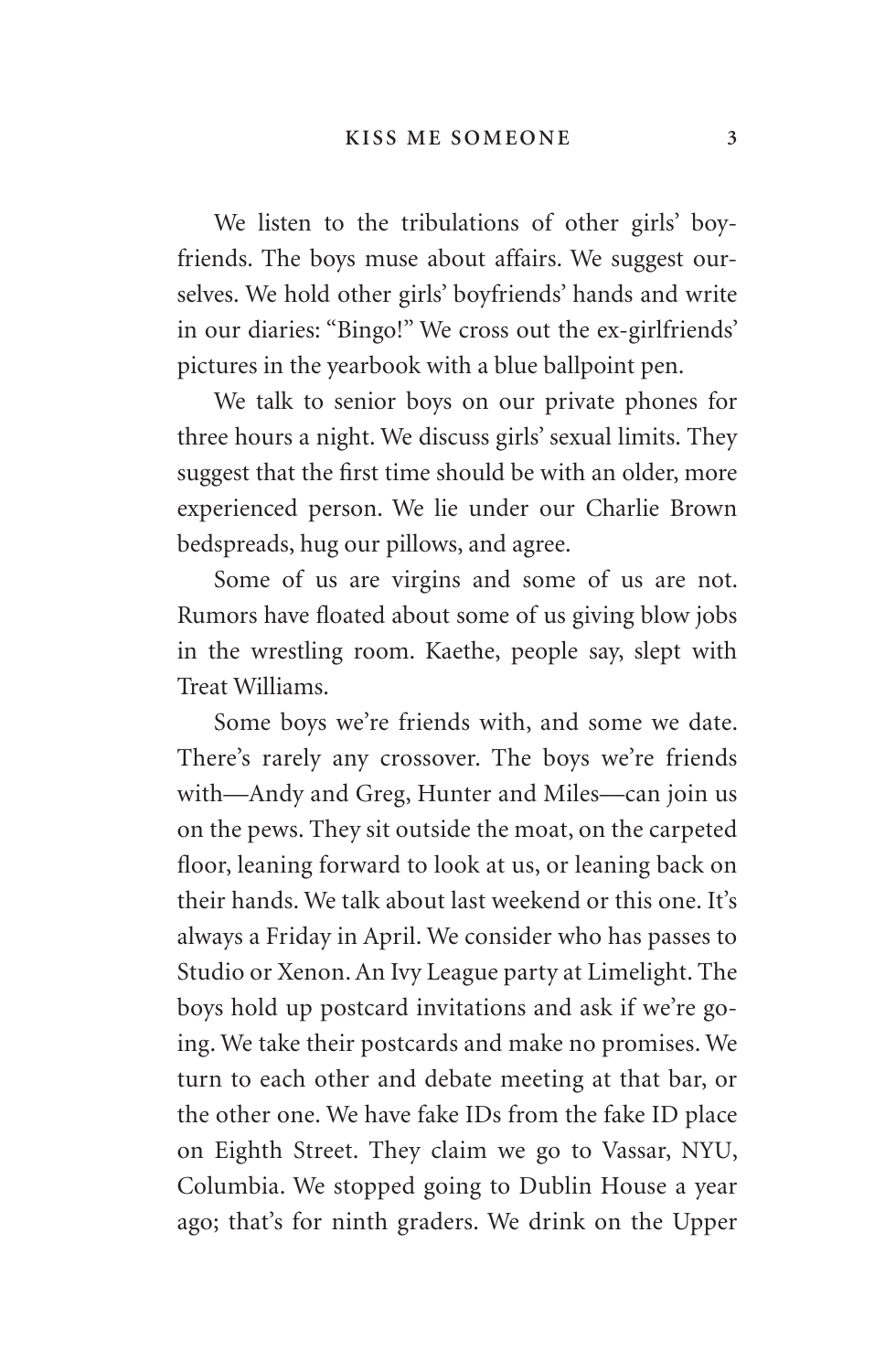East Side, at Dorrian's or Fitzgerald's or JG Melon. We know the managers. The bartenders give us free drinks. If we go to the West Side we go to Nanny Rose. Crayons on the table and ice-cream drinks that make our teeth ache. We pass out in the bathroom, forgotten until we're remembered and returned to the group.

We chew gum in school. On the sidewalk around the corner, out of sight of Mr. Bleakley, the upper school principal, we smoke. Virginia Slims. Lights. Some of us smoke Gitanes. Well, just CJ. If Mr. Bleakley catches us, we flirt with him until he lets us go with a warning. Stephanie touches his arm. Alina leans in close to let him smell her. We love warnings.

You can't get enough of us. You've seen girls like us every step of the way through school. We're out of your league.

We walk in the formation of migrating cranes, Stephanie at the head, Sydney and Alina on her left and right, Kaethe and CJ last. Only Kaethe cares that she's last. We haven't figured out what CJ cares about; we don't spend much time on the subject. She's Chinese, and aren't they the inscrutable ones?

Stephanie cares that she's first. She's the tallest. She was the first to wear boot-cut acid-dyed jeans. Her mother, grandmother, aunt, and great-grandmother were all ballerinas. She danced for the New York City Ballet. She was in *The Nutcracker* when she was eight. She gave it up at thirteen. Her mom was pissed. Stephanie says she's going to be a fashion designer. In her Swedish book bag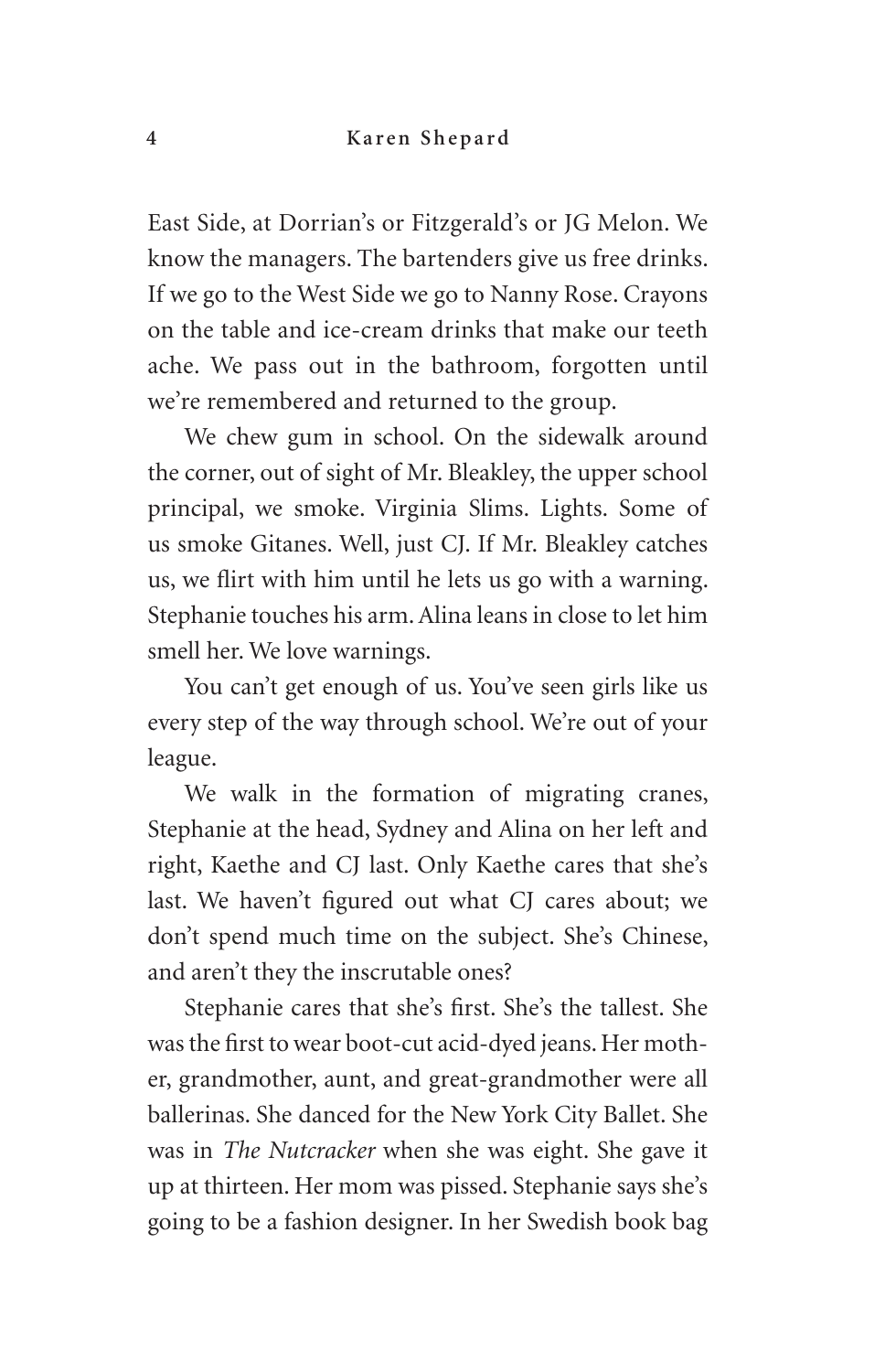she carries an artist's sketchbook and colored pencils. Sometimes she just peels back the cover of her book and starts working on her fall line. She designs her company logo. She says with a sweep of her arm that when we grow up, she'll dress us all. Her father lives in a castle. Her grandmother was the queen of Holland or something like that.

We live on Eighty-Ninth and Park, and Sixty-Sixth off Fifth, and Sutton Place in penthouses and duplexes and town houses. CJ lives in SoHo where there is a portrait of her done by someone famous. We roller-skate in parquet hallways and throw water balloons from roof gardens tended by Japanese men whose names we don't know. We get stoned in walk-in closets organized by color and in guest rooms we've never seen used. We make our Sasson jeans fit just right by putting them on and soaking in tubs filled with warm water in mirrored bathrooms.

To school, we wear sweater vests from Benetton in maroon and forest green and bright pink over men's white T-shirts. Sometimes a bandana around our necks. Our socks match our vests. We wear wool side-zip tapered-ankle trousers in yellow and purple and red from Fiorucci, or dyed painters' pants from Reminiscence. We wear boys' black penny loafers with dimes in them, or black suede booties that make us look like we're from Sherwood Forest. We wear watches with black metal bands that are slightly oversized and slide up and down our forearms like bracelets.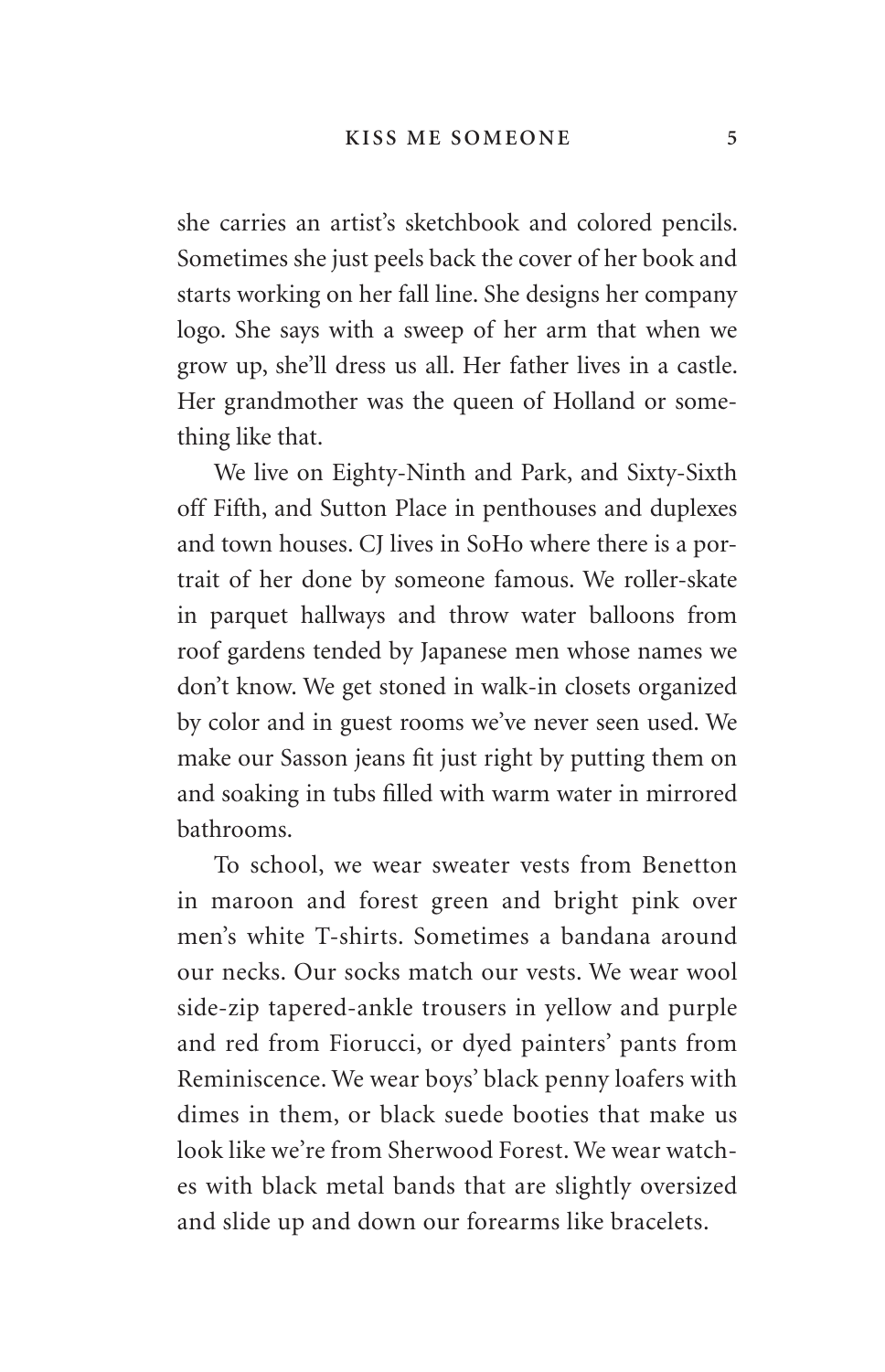We wear some makeup—Sydney wears the most; she was the first to use lip liner—but we're naturally radiant without it. Men look at us when we walk by. Men with jobs and wives and children not much younger than us.

On weekends our clothes get shorter and tighter. Lycra is involved. For fancy occasions, Ungaro, Versace, Armani, or small French designers that only the French have heard of. Those of us who can't quite afford to keep buying Versace dry-clean the outfits and return them. CJ wears vintage. Her Bond Villain outfits, she calls them.

There's a certain Cartier ring. A must according to Stephanie, whose father buys only from Cartier. Three interlocking bands of three different kinds of gold: yellow, white, and pink. Its name is the name of our school, and we take that as a sign. Stephanie says a lot of knockoffs are on the market. Stephanie says she can tell the difference. Some of us tuck our hands under our thighs.

Our rooms are designed by architects and interior decorators famous for their work on small museums and boutique hotels. Our rooms are multileveled and carpeted with custom-made circular beds—an extra one for sleepovers. Or they are sunken, with marquetry wood floors designed to look like Persian rugs. We have first-generation big-screen TVs and phones in the shape of something else: Mickey Mouse, Elvis, a red Mercedes 280SL. We have cordless stereos the color of steel, Cy Twombly throw pillows, and Steiff stuffed animals: horses and goats and elephants. We have doll collections our fathers add to every time they go to a foreign country,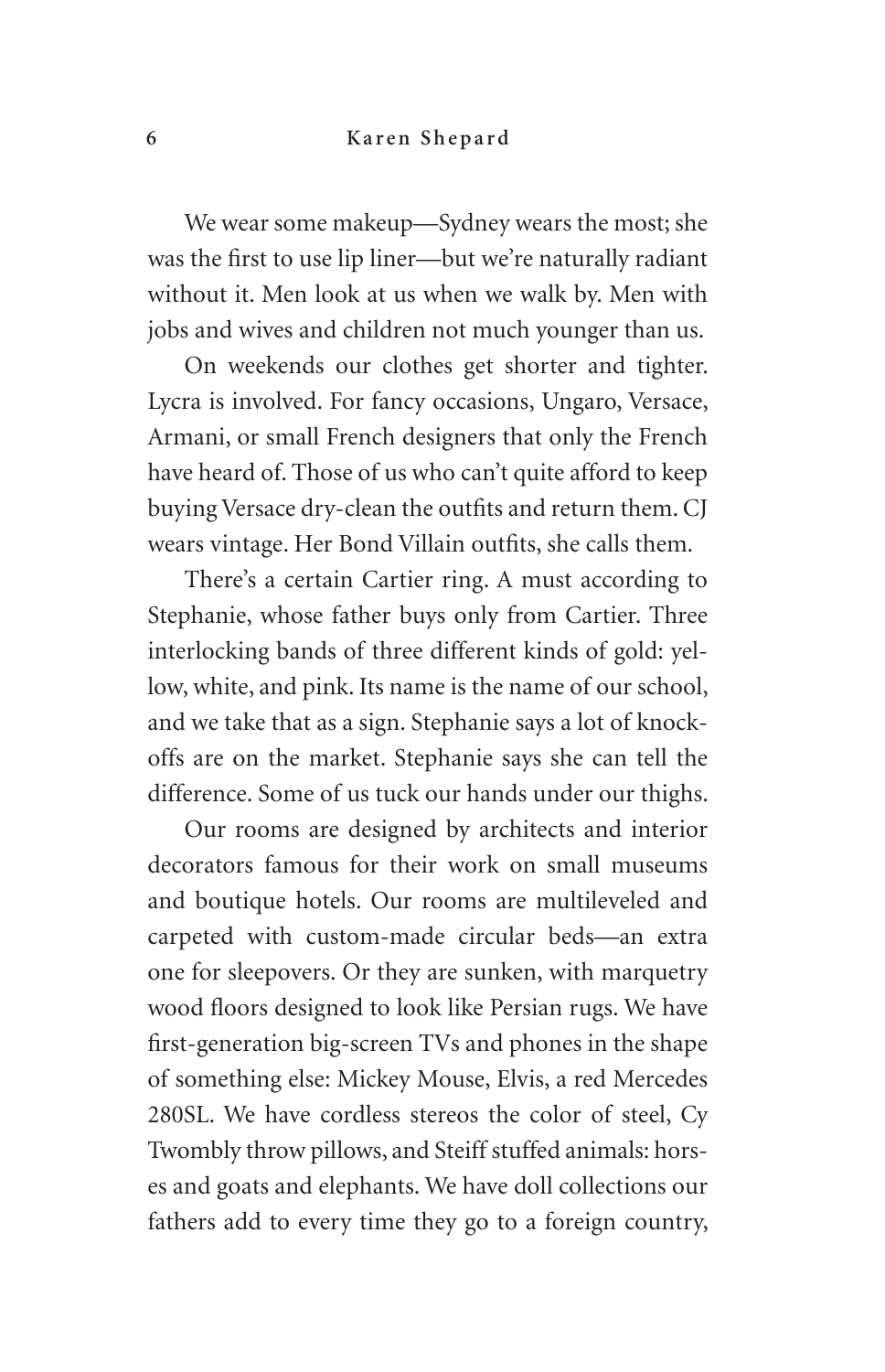and add-a-pearl necklaces begun by our mothers on our first birthdays. Our glass animal collections we add to ourselves. Our walls are decorated with Rolling Stones and Police posters and the *New Yorker* cover with New York as the center of the world. If our parents are art collectors we have child-appropriate Jim Dine prints of hearts or red robes.

Our parents are the presidents of department stores, interior decorators, film directors, investment bankers, psychiatrists, royalty, real estate developers. Housewives, board volunteers, fundraisers, art collectors, alcoholics, adulterers. Angry, sad, and distant. Or they're Legal Aid lawyers, doctors in Harlem clinics, cancer researchers, cooperative-nursery-school directors. Empathetic, energetic, and loving. They mystify and enrage and enthrall us. Stimulate and bewilder us, frustrate and entertain us. Very rarely, they surprise us. Mostly they bore us. We evade them, slipping around corners like cats, not wanting to confront their gifts and legacies. We tell each other they don't know the real us. We worry that even they can see through us.

We tell them we're going to one another's houses for sleepovers, and they know we're lying but let us go anyway. Have a good time, they say. Don't stay up too late. Okay, we say. We love you, we say. And we do.

This Friday in April 1984, we are on our way to the Ivy League Limelight party when a limo pulls up alongside us on Park Avenue. Boys are in the limo. Not boys we're friends with. The kind of boys we could date. They're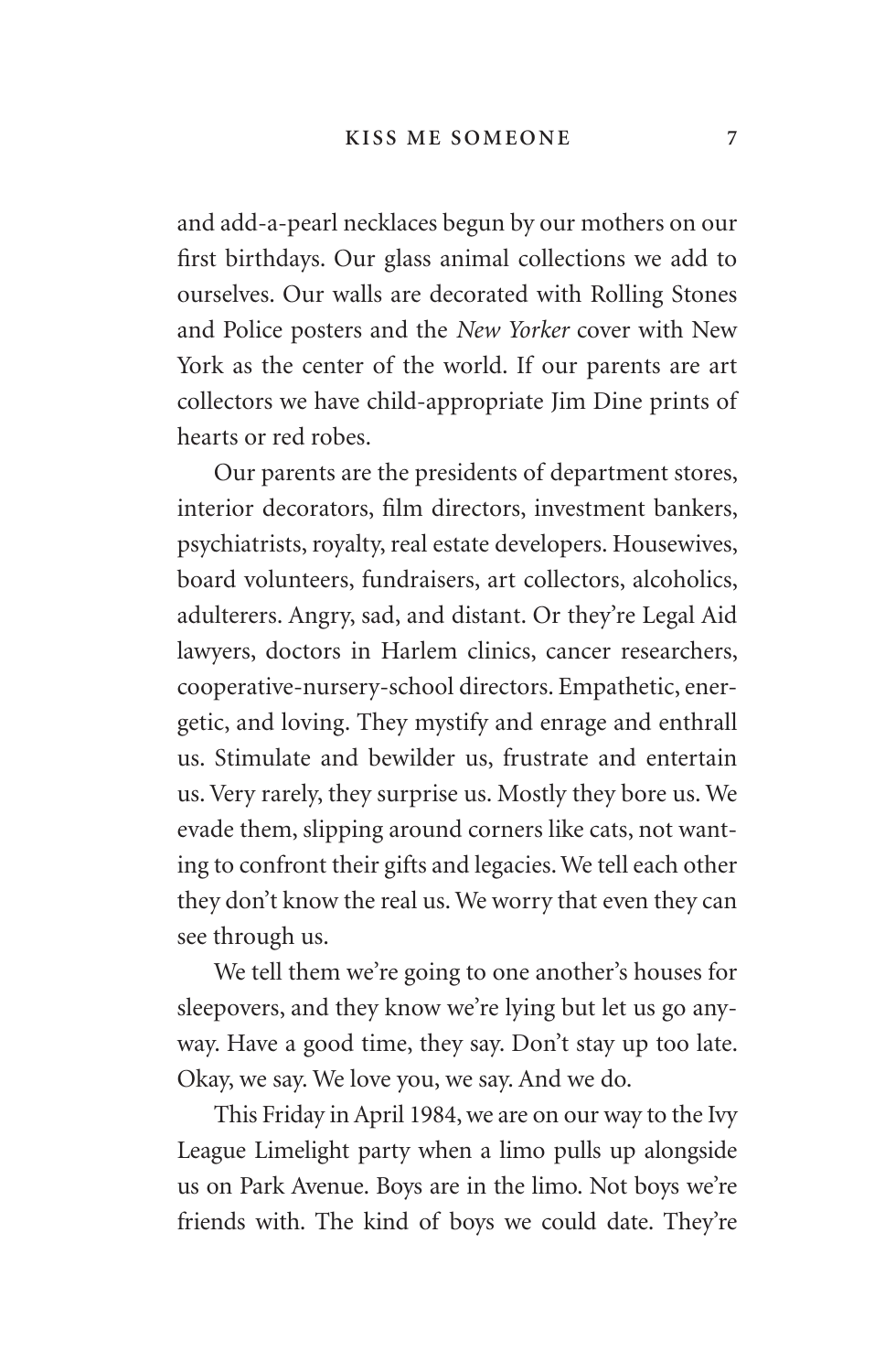older. Older than college. Old enough for jobs. But we're not curious about what they do. They're drinking champagne. They're wearing open-collared shirts in white and blue and lime green to show off their tans. They speak with accents. They're named Gilles and Pablo and Antoine.

*Only three of them, but who cares?* the five of us think, stepping gracefully into their long black car, bending so they can see whatever it is they want. *I will be one of the three*, each of us thinks. I will be one of the three they choose, nosing ahead of the other girls like horses at the wire.

We offer our hands, and they take them, but only to pull us to them, to kiss us on both cheeks. They keep their lips to our faces longer than they should.

The boys mix us Kir Royales and we giggle at the bubbles the cubes of sugar make. They introduce us to the chauffeur, a young black man to whom we give our small, kind smiles. CJ thinks he's hot. The boys ask where such a beautiful pack of women could be going on such a beautiful night, and we don't reveal how thrilled we are at being called women. We pull the postcard invitations from our sequined evening bags. They read and frown and say, *S'il vous plait*, and rip our postcards into pieces, and we laugh and open the windows for them and watch the pieces fly away.

We're not on Park Avenue anymore, and we ask them to close the window. And Gilles takes Sydney's hand and kisses her palm and the rest of us are jealous. Welcome, these men say. Welcome.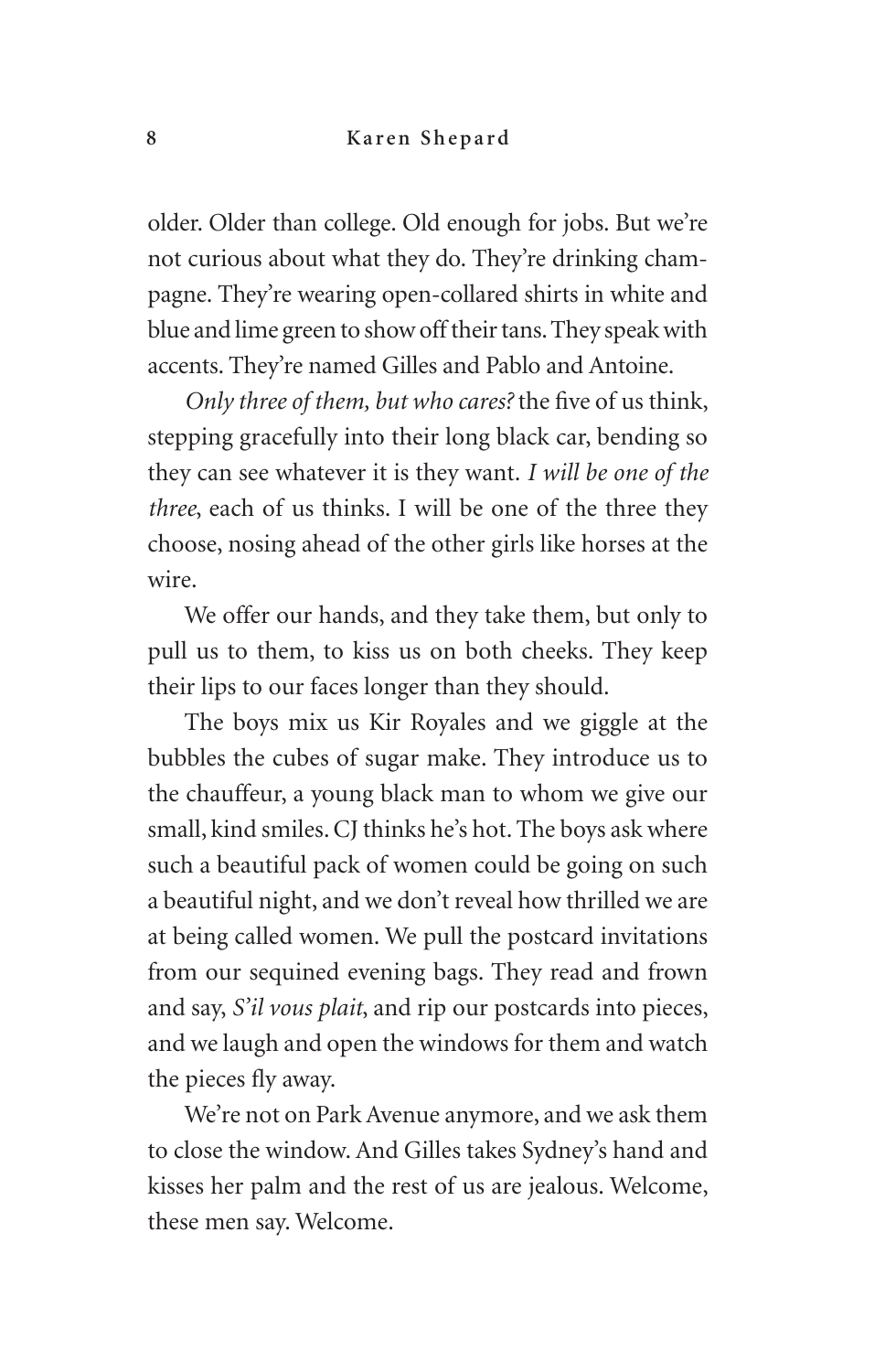They take us to the new club. They're on the list. They know the bouncer. So do we, of course, from another club, another time. They hold their hands to the smalls of our backs, ushering us past the people who have to wait. The club is called Area; it has a long entrance tunnel lined with the equivalent of shop windows. Tonight is Red Night, and all the window tableaux have something to do with red. Real people stand in the windows. Beautiful women with bored, superior faces. Alina says she recognizes one of them from a *Seventeen* shoot she did a few months ago. Antoine pulls her dark hair back to get a better look and says he thought he'd recognized her. The rest of us silently swear to give up another two meals a week, to eat raw fruit and vegetables, to get back to 100 or at the very most 105.

But we don't like the windows. There's something about them. We walk quickly to get past them into the club, where it's dark and hot and too loud to think.

We dance to Billy Idol and Modern English, "Mony Mony" and "I Melt with You" and "I Love Rock 'n' Roll" and extended dance versions of "Every Little Thing She Does Is Magic," and Blondie's "Rapture," and anything by the Cars.

We like the dance floor. We dance in groups, letting the boys in, closing them out. Dancing is not about the boys. It's a performance of us, the group of us. Our energy, our happiness. The good things that happen when we come together. We hold our arms above our heads. We swivel our hips. We flip our hair as if we're out of control.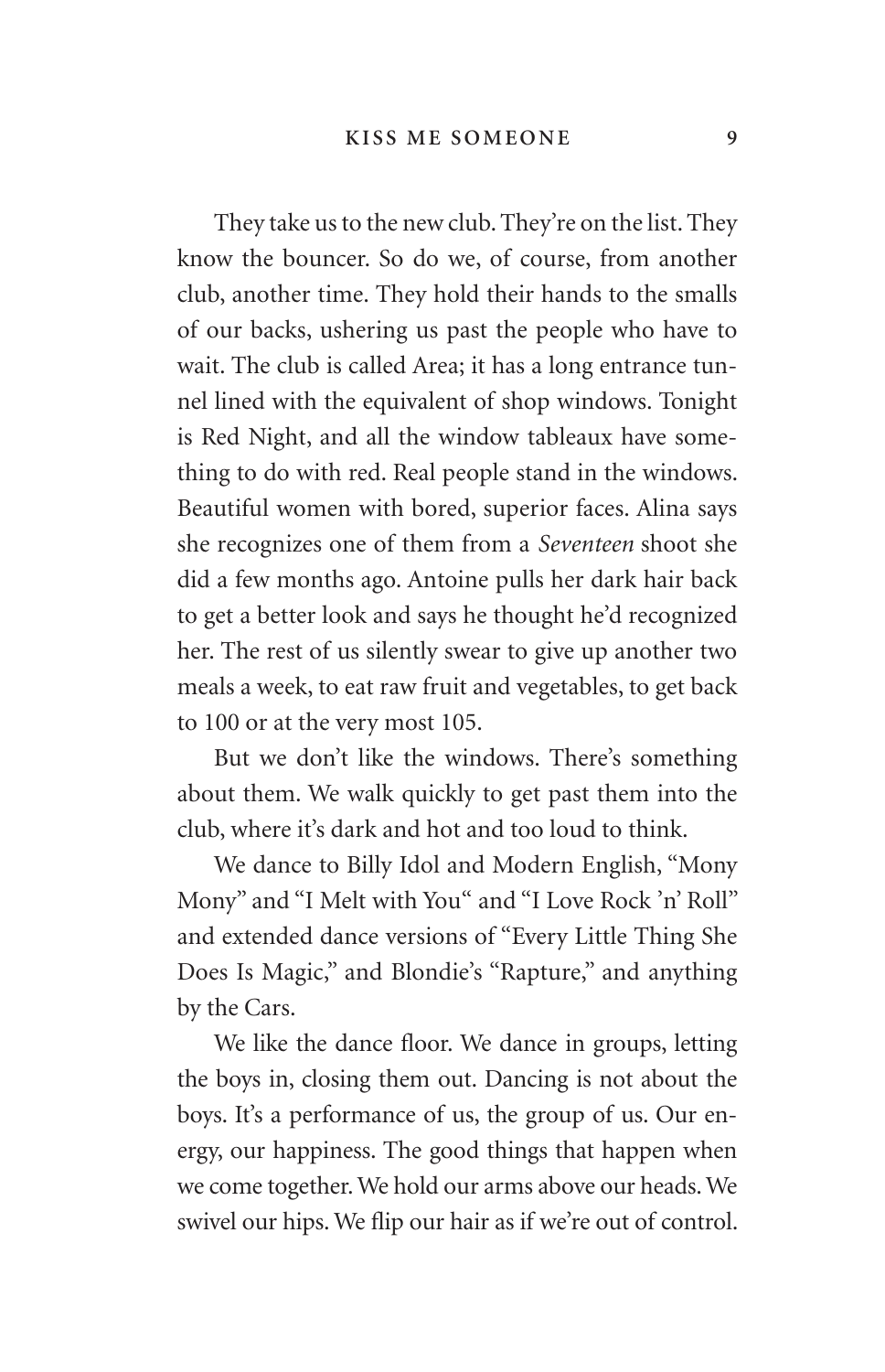We point to one another and smile. Look at you, we're saying. Look at you. We're happy to be together, part of something and not alone, and we celebrate that out loud.

Off the dance floor are the bar and the bathroom. At the bar we drink Tanqueray and tonics or Melon Balls or Cape Codders, and thwart unwanted advances by putting our arms around each other and standing tall. "Sorry," we say. "We're together." If the guy hangs around, we ignore him and drop our voices to say, "What a dork," "What a loser." CJ likes more theatrical dialogue; sometimes being Chinese gives her the right: "You are so hot," she'll whisper in Kaethe's ear. "I want to lick you all over." Certain guys go for CJ.

In the bathroom, we pee quickly, and stand at the mirror in a row, brushing and talking and dabbing and talking. If we do cocaine in one of the stalls we go in by twos, using that cool little bullet of CJ's that's clear acrylic and looks like it should be in the design section of MoMA. We compare this week's to last's, reflecting on the sordidness of our dealers. Our dealers are not real dealers. They're private-school boys whom real dealers use to get to us. We also do speed. CJ does shrooms. Occasionally, we get stoned, but we agree that we were pretty much over the pot thing by the end of seventh grade. We're tenth graders. It's all about getting through the whole thing as fast as possible. Who wants to go through tenth grade in real time?

CJ collapses on the red velvet divan in the ladies' room. "Hey," she says. "I don't feel so good."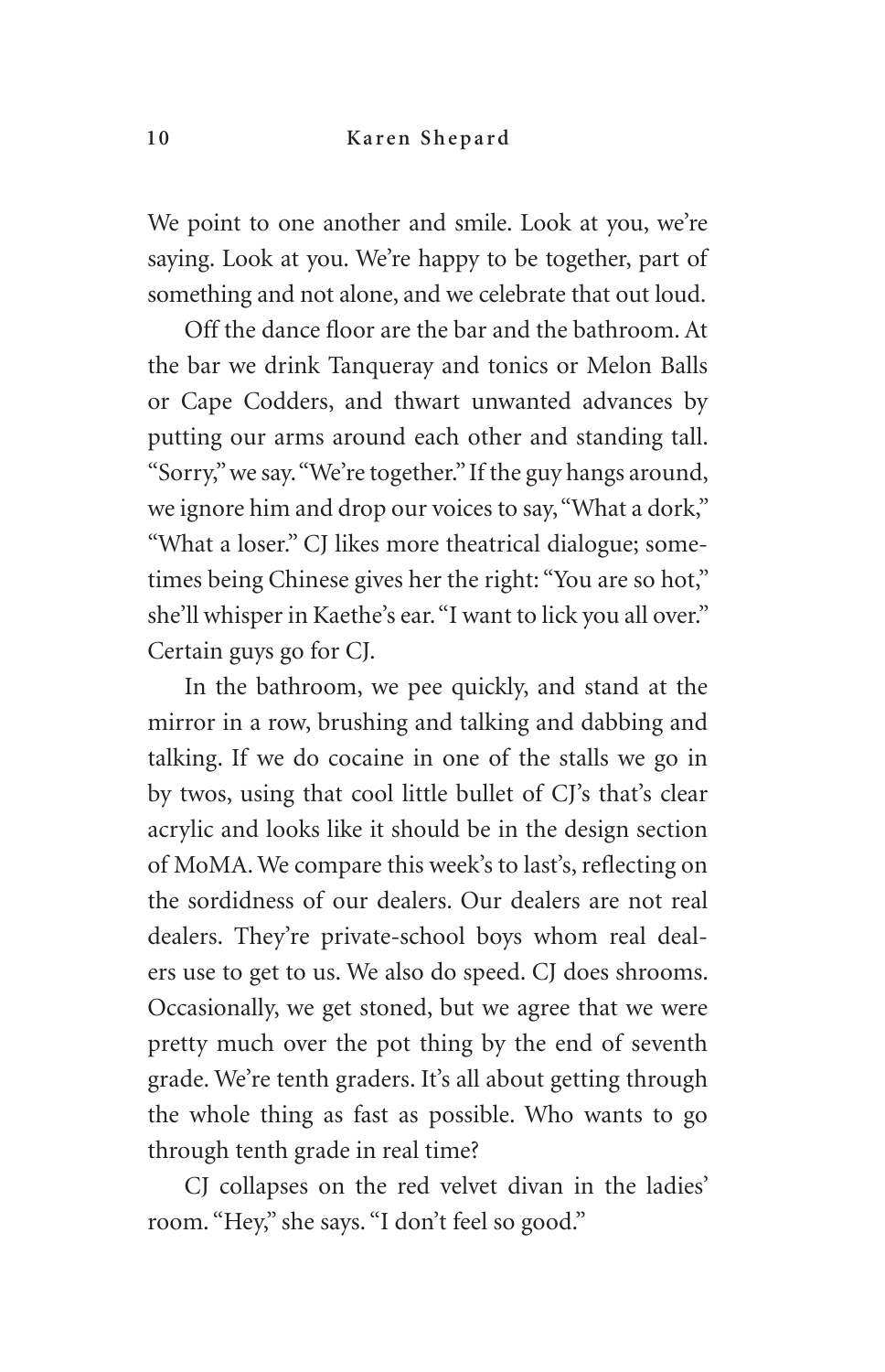We gather round. Her skin is pale, but her skin is always pale. She has rings under her eyes. Her eyes freak us out. They're shiny, too shiny to be a sign of anything good.

She holds her head. She lists to the left. She hangs her head between her knees. She lifts it.

"You're crying," we say, pointing.

"I am?" she says, reaching to her face.

Sydney takes over. Sydney says she's going to be a doctor. Sydney's father is a heart surgeon. She kneels by CJ and feels for a pulse. She looks closely at CJ's face. She stands up and turns to us. "She's really cold," Sydney says. We nod.

The door opens. It's Pablo, wanting to know what's up. We fill him in. He comes over to the divan and we glance around, disconcerted. A boy in the girls' bathroom.

He says she probably ate or drank something bad. We nod. He'll take her back to their place and keep an eye on her. He has her on her feet and walking before we say anything. We follow them out. We ask CJ if this is okay. She seems to nod, and rests her head on Pablo's shoulder. He slides his hand up her back beneath her shirt, unhooks her bra with one hand and reaches around to cup her breast. It's almost gentle.

We don't walk them out. We tell her we'll hold her bag. We tell her we'll call her later. Kaethe remembers that CJ said Pablo was gross.

That leaves four of us. It's three in the morning. The crowd is thinning. Some people are heading to the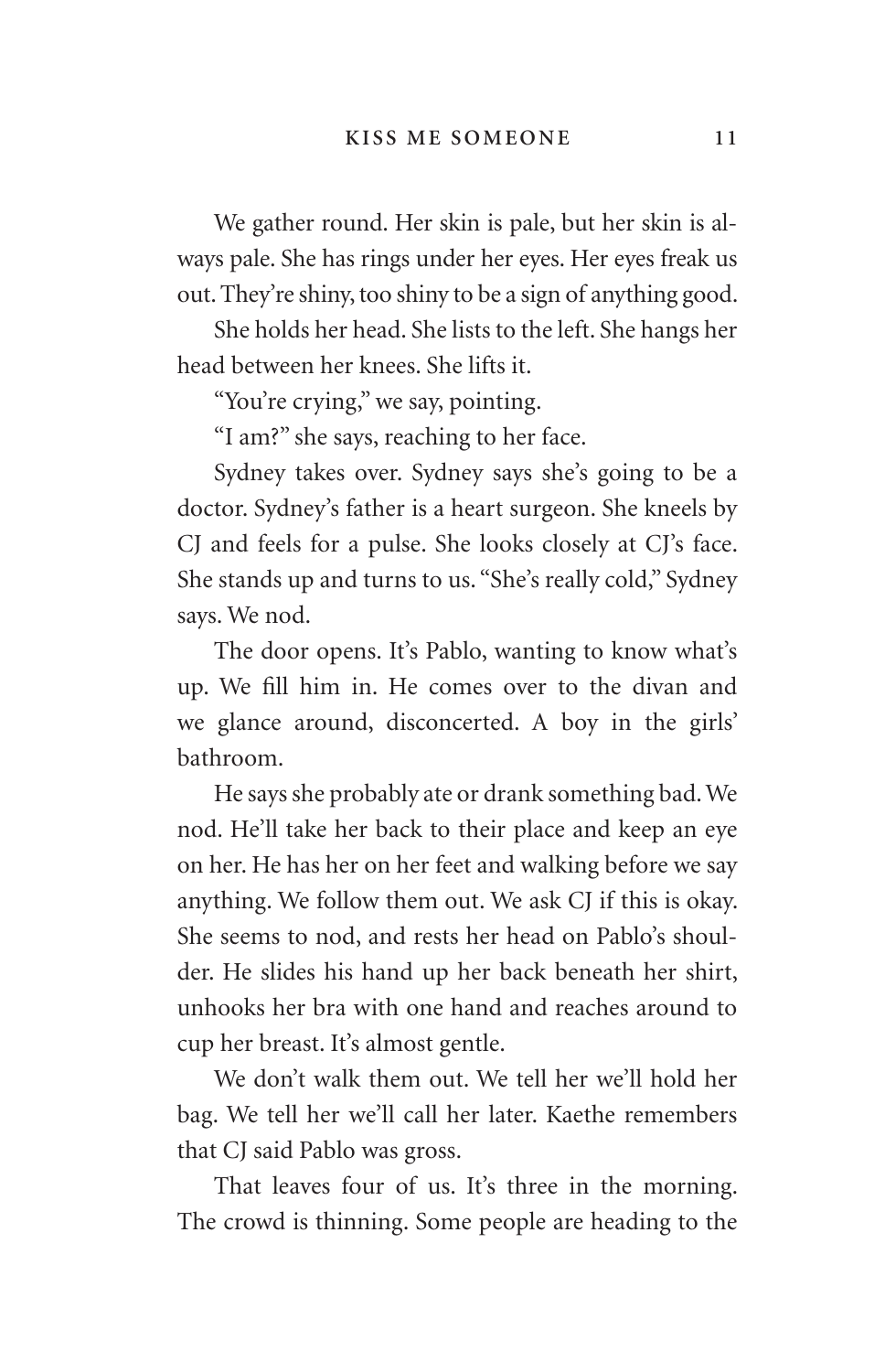late-night clubs. Others stare dumbly, trying to figure out how to get home.

We dance until the lights come on, revealing a dance floor of spilled drinks and dropped coat-check stubs, glasses holding triangles of lemon and lime. In a corner an empty condom packet. Atop one of the speakers a lipstick and compact mirror. On another a naked man with a ponytail is dancing even though the music has stopped. Very nice, we say, frowning and taking the arms of our men.

At their loft apartment—one vast rectangle—CJ is better. She's pouring upside-down margaritas into Pablo's mouth. We must, she says, holding the tequila and the triple sec to her chest, do two of these to be allowed in.

We take turns, in a black metal chair that looks like it came from Rent-A-Center, tilting our heads back for CJ to pour. Alina gags on her first and spits it all over Antoine. We laugh. Stephanie is a pro. Sydney and Gilles are already on the couch. He accordions her miniskirt and rubs the skin beneath the elastic of her underwear.

We notice the three beds. There are five of us, three of them. With these boys, there will be consecutive sex or two-on-ones or more-than-two-on-ones. Whatever happens will be performed in front of the group. We ask ourselves whether we can actually do this; we imagine how we'll step out of our clothes gracefully. We're uneasy. Nothing about this whole thing will be graceful. No one is leaving.